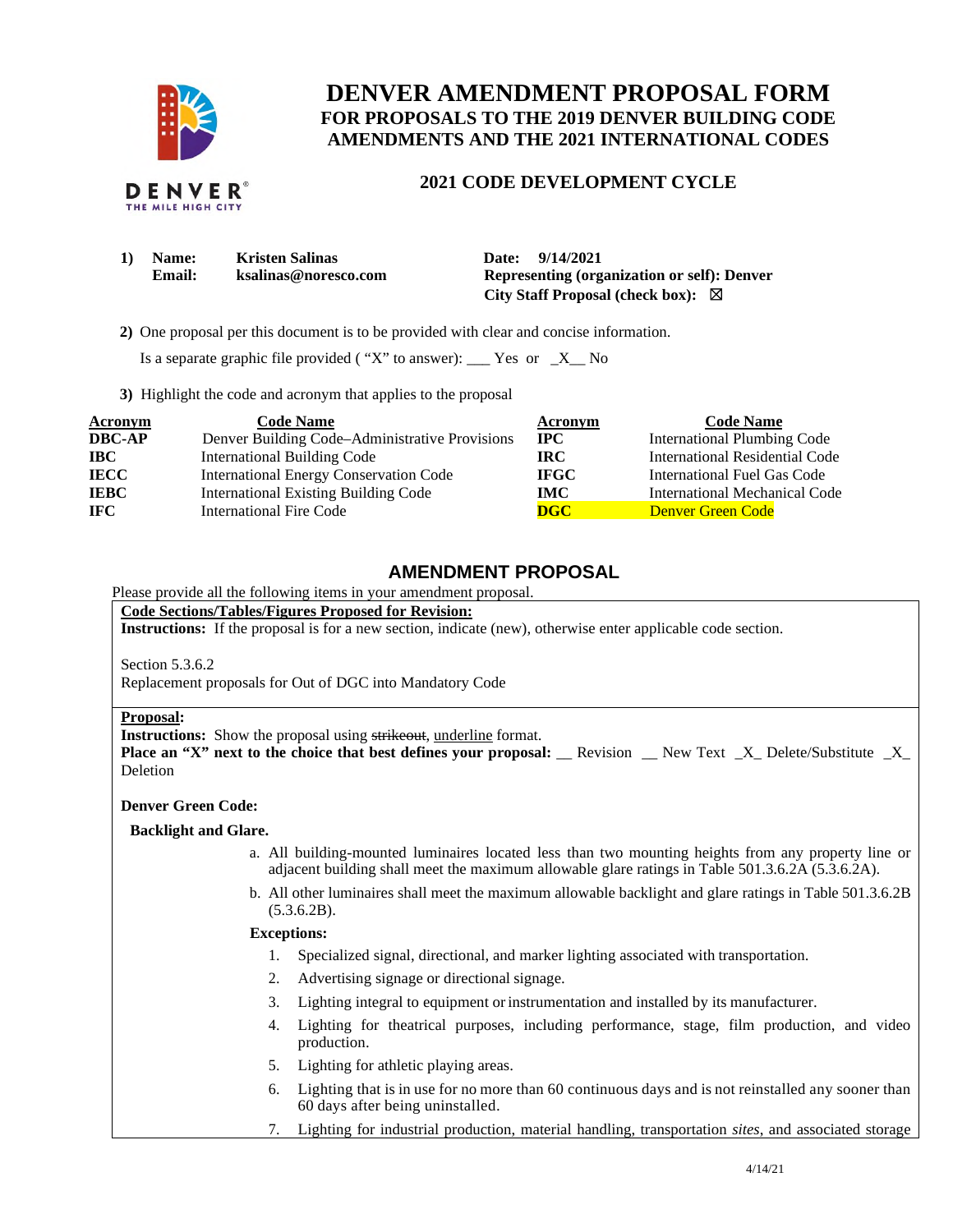areas.

- 8. Theme elements in theme/amusement parks.
- 9. Roadway lighting required by governmental authorities.
- 10. Lighting classified for and used inhazardous locations as specified in NFPA 70.
- 11. Lighting for swimming pools and water features.

#### **TABLE 501.3.6.2A (TABLE 5.3.6.2A) MAXIMUM ALLOWABLE GLARE RATINGS FOR BUILDING-MOUNTED LUMINAIRES WITHIN TWO MOUNTING HEIGHTS OF ANY PROPERTY LINEª.b**

| <b>DISTANCE IN MOUNTING HEIGHTS</b><br>TO NEAREST PROPERTY LINE | LZ0 | LZ1 | LZ2  | LZ3 |
|-----------------------------------------------------------------|-----|-----|------|-----|
|                                                                 |     |     |      |     |
| $\geq 1$ and $< 2$                                              | G0  | G0  |      |     |
| $\geq 0.5$ and $\lt 1$                                          | G0  | G0  | . it |     |
|                                                                 | GС  | G0  |      |     |

 a. For property lines that abut public walkways, bikeways, plazas, and parking lots, the property line may be considered to be 5 ft (1.5 m) beyond the actual property line for the purpose of determining compliance with this section. For property lines that abut public roadways and public transit corridors, the property line may be considered to be the centerline of the public roadway or public transit corridor for the purpose of determining compliance with this section.

b. Backlight, uplight, and glare ratings are defined based on specific lumen limits per IES TM-15 Addendum A.

#### **TABLE 501.3.6.2B (TABLE 5.3.6.2B) MAXIMUM ALLOWABLE BACKLIGHT, UPLIGHT, AND GLARE (BUG) RATINGSa,b,c,d**

|                                                                   | LZ0            | LZ1            | LZ2            | LZ3            |
|-------------------------------------------------------------------|----------------|----------------|----------------|----------------|
| <b>Allowed Backlight Rating</b>                                   |                |                |                |                |
| $>$ 2 mounting heights from property line                         | B1             | B <sub>3</sub> | B4             | B5             |
| 1 to 2 mounting heights from property<br>line                     | B1             | B1             | B <sub>2</sub> | B3             |
| 0.5 to 1 mounting height to property line                         | B <sub>0</sub> | B1             | B1             | B <sub>2</sub> |
| $\leq$ 0.5 mounting height to property line                       | <sub>B0</sub>  | B0             | B <sub>0</sub> | B1             |
| <b>Allowed Uplight Rating -</b><br>Luminaires $\geq 3,500$ lumens | UO             | UO             | UO             | UО             |
| <b>Allowed Uplight Rating -</b><br>Luminaires $<$ 3,500 lumens    | UO             | U0             | U1             | U <sub>2</sub> |
| <b>Allowed Glare Rating</b>                                       | G0             | G1             | G <sub>2</sub> | G3             |

 a. Except where installed on a building surface, luminaires that are located at a distance of two times the mounting height of the luminaire or less from a property line shall have the backlight of the luminaire aimed toward and perpendicular to the nearest property line. Backlight is that part of the luminaire's lumen output that was used to determine the backlight rating in its final angular position.

 b. For property lines that abut public walkways, bikeways, plazas, and parking lots, the property line may be considered to be 5 ft (1.5 m) beyond the actual property line for the purpose of determining compliance with this section. For property lines that abut public roadways and public transit corridors, the property line may be considered to be the centerline of the public roadway or public transit corridor for the purpose of determining compliance with this section.

 c. If the luminaire is installed in other than the intended manner, or is an adjustable luminaire for which the aiming is specified, the rating shall be determined by the actual photometric geometry in the aimed orientation.

d. Backlight, uplight, and glare ratings are defined based on specific lumen limits per IES TM-15 Addendum A.

### **Supporting Information (Required):**

 All proposals must include a written explanation and justification as to how they address physical, environmental, and/or customary characteristics that are specific to the City and County of Denver. The following questions must be answered for a proposal to be considered.

- Purpose: What does your proposal achieve?

 Minimize light trespass from the building and site, reduce sky-glow to increase night sky access, improve nighttime visibility through glare reduction, and reduce development impact on nocturnal environments. Aligns glare requirements for the entire property with LEED and CALGreen.